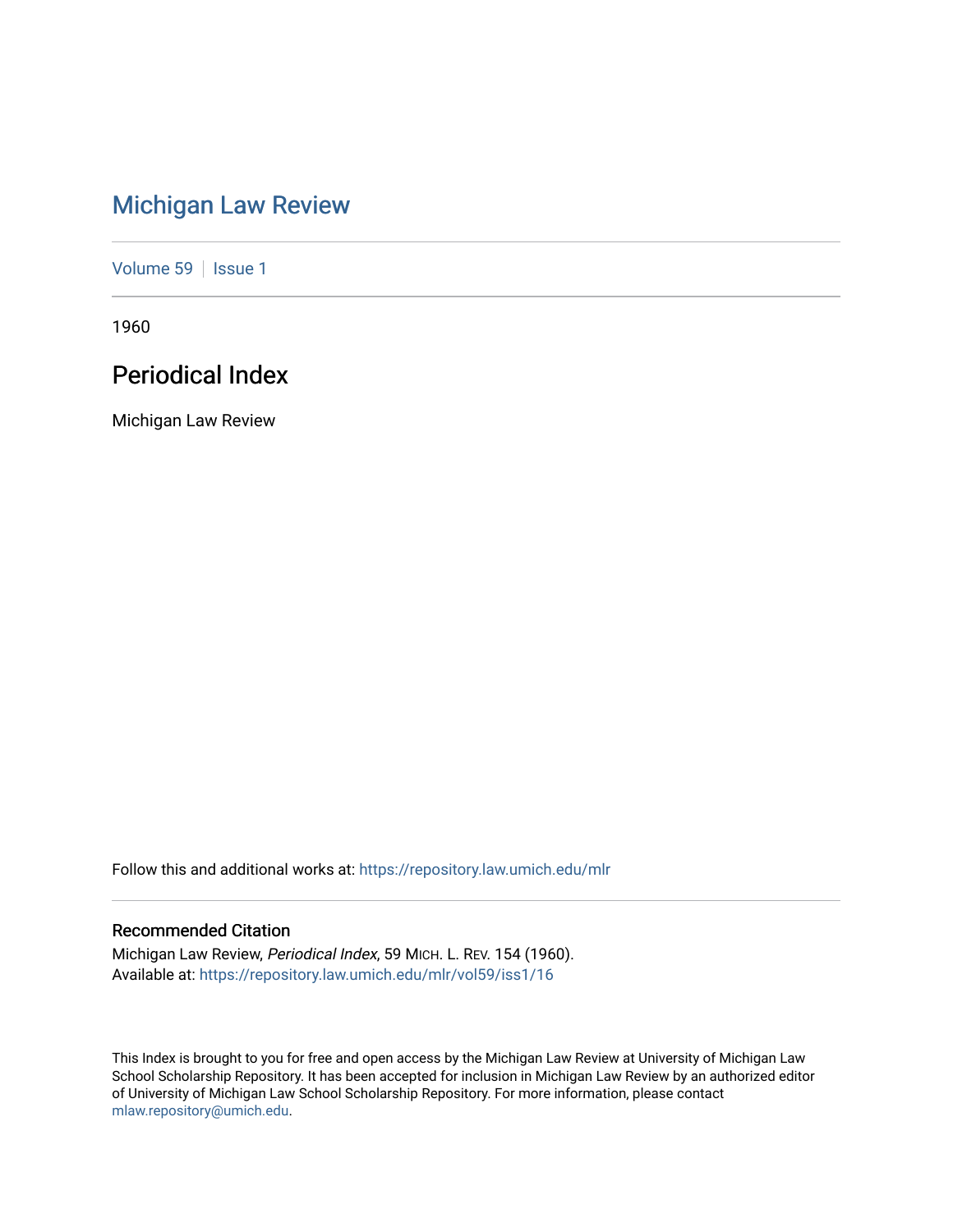## PERIODICAL INDEX

This index includes *articles, comments* and some of the longer *notes* which have appeared in leading law reviews since the publication of the last issue of this *Review.*  (a) indicates a leading article.

#### **ACCOUNTING**

Accounting for treasury shares. 29 Univ. Cin. L. Rev. 235-245 (Spring).

## ADMINISTRATIVE LAW

A look at the federal administrative agencies. (a) Henry J. Friendly. 60 Col. L. Rev. 429-446 (April).

The doctrine of primary jurisdiction and the *T JM.E.* case. 27 Univ. Chi. L. Rev. 536-545 (Spring).

## .ADMIRALTY

PANLIBHON registration of American• owned merchant ships: government policy and the problem of the courts. 60 Col. L. Rev. 710-737 (May).

The application of state survival statutes in maritime causes. 60 Col. L. Rev. 534-553 (April).

#### **BANKRUPTCY**

A new deal for partnership bankruptcy. (a) Frank R. Kennedy. 60 Col. L. Rev. 610- 658 (May).

The impact of bankruptcy on secured transactions. (a) James Angell MacLachlan. 60 Col. L. Rev. 593-609 (May).

### COLONIAL LAW

Colonial law in tropical Africa: the conflict between English, Islamic and customary law. (a) J. N. D. Anderson. 35 Ind. L.J. 433-442 (Summer).

#### COMPARATIVE LAW

The comparative philosophy of comparative law. (a) F. S. C. Northrop. 45 Com. L.Q. 617-658 (Summer).

The constitutions of West Germany and the United States: a comparative study. (a) Paul G. Kauper. 58 Mich. L. Rev. 1091- 1184 (June).

#### CONFLICT OF LAws

Contractual restrictions on the forum. (a) G. Merle Bergman. 48 Calif. L. Rev. 438- 447 (August).

Creditors' remedies and the conflict of laws - I: individual collection of claims. (a) Stefan A. Riesenfeld. 60 Col. L. Rev. 659- 682 (May).

Governmental interest and the conflict of laws -a reply to Professor Currie. (a) Alfred Hill. 27 Univ. Chi. L. Rev. 463-504 (Spring).

Miscegenation in the conflict of laws. (a) Albert A. Ehrenzweig. 45 Corn. L.Q. 659- 678 (Summer).

Releases in the conflict of laws. 60 Col. L. Rev. 522-533 (April).

Rules of decision in nondiversity suits. 69 Yale L.J. 1428-1452 (July).

Unconstitutional discrimination in the conflict of laws: privileges and immunities. (a) Brainerd Currie and Herma Hill Schreter. 69 Yale L.J. l323-1391 (July).

## CONSTITUTIONAL LAW

See also *Comparative Law, Conflicts of Law, Criminal Law, Self-Incrimination.* 

At sea with the United States supreme court. (a) Herbert R. Baer. 38 N.C.L. Rev. 307-378 (April).

The courts and Bible reading in the public schools. 62 W. Va. L. Rev. 353-359 (June).

#### **CONTRACTS**

Unconscionable contracts: the uniform commercial code. 45 Iowa L. Rev. 843-866 (Summer).

## **CORPORATIONS**

Deadlock and dissolution in close corpo• rations. 45 Iowa L. Rev. 767-786 (Summer). Judicial attitude toward executing compensation. 29 Univ. Cin. **L. Rev.** 245-255 (Spring).

#### **COURTS**

The standard family court act appraised. 35 Ind. L.J. 462-491 (Summer).

#### CREDIT CARDS

The tripartite credit card transaction: a legal infant. 48 Calif. L. Rev. 459-500 (Au• gust).

## CREDITOR'S RIGHTS

See also *Conflict of Laws.* 

Enforcement priorities and liens: the New York judgment creditor's rights in personal property. (a) Daniel H. Distler and Milton J. Schubin. 60 Col. L. Rev. 458-520 (April).

## CRIMINAL LAW AND PROCEDURE

Aggravated assaults in West Virginia. (a) Willard D. Lorensen. 62 W. Va. L. Rev. 319-338 (June).

Appellate review of primary sentencing decisions: a Connecticut case study. 69 Yale L.J. 1453-1478 (July).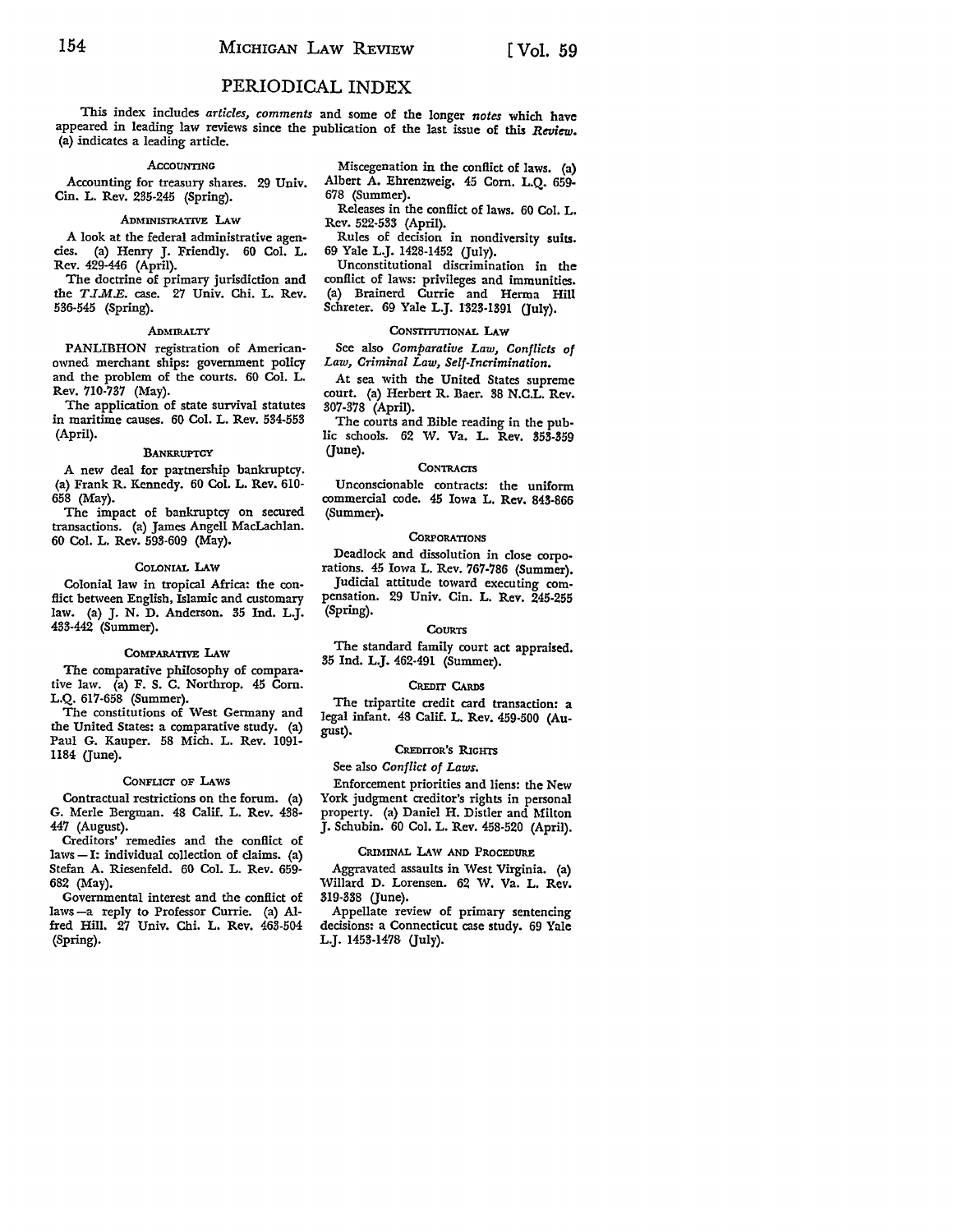Basic problems in criminal theory and Japanese criminal law. (a) Shigemitsu Dando. 35 Ind. L.J. 423-432 (Summer).

Controls in criminal law enforcement. (a) Charles D. Breitel. *Zl* Univ. Chi. L. Rev. 427-435 (Spring).

Double jeopardy and dual sovereigns. 35 Ind. L.J. 444-454 (Summer).

Federal habeas corpus and involuntary confessions. 27 Univ. Chi. L. Rev. 571-577 (Spring).

Sex offenses. A symposium. Articles by Melvin G. Shimm, Morris Ploscowe, Clellan S. Ford, Joseph Fletcher, Stanton Wheeler, Bernard Glueck, Sr., Karl M. Bowman and Bernice Engle, Albert J. Reiss, J. E. Hall Williams, and Georg K. Stürup. 25 Law and Contem. Prob. 215-375 (Spring).

The right to counsel in misdemeanor cases. 48 Calif. L. Rev. 501-515 (August).

#### EMINENT DOMAIN

The new eminent domain law and the Wisconsin practitioner. (a) Donald Heaney. 1960 Wis. L. Rev. 430-443 (May).

#### EsrATE PLANNING

The rights of a Wisconsin personal representative in the real estate of his decedent. (a) James B. MacDonald. 1960 Wis. L. Rev. 363-378 (May).

The use of powers of appointment in estate planning. (a) Edward C. Halbach, Jr. 45 Iowa L. Rev. 691-725 (Summer).

#### **EVIDENCE**

Evidence - rules of evidence in disbarment, habeas corpus and grand jury proceedings. 58 Mich. L. Rev. 1218-1232  $(June).$ 

Medical treatises as evidence-helpful but too strictly limited. 29 Univ. Cin. L. Rev. 255-263 (Spring).

Objections to former testimony. 35 Ind. L.J. 454-462 (Summer).

#### FUTURE INTERESTS

Applying the rule against perpetuities to remainders and executory interests, orthodox doctrine and modern cases. {a) Robert J. Lynn and John W. Van Doren. 27 Univ. Chi. L. Rev. 436-462 (Spring).

The 1960 amendments to the New York statutes on perpetuities and powers of appointment. (a) Robert S. Pasley. 45 Corn. L.Q. 679-721 (Summer).

#### **INSURANCE**

Uninsured motorist insurance: California's latest answer to the problem of the financially irresponsible motorist. 48 Calif. L. Rev. 516-540 (August).

INTERNATIONAL ORGANIZATION

Economic development loan agreements: I. (a) Cecil J. Olmstead. 48 Calif. L. Rev. 424-437 (August).

#### LABOR I.Aw

Federal preemption and subjects of bargaining. 1960 Wis. L. Rev. 495-509 (May). Picketing by an uncertified union: the

new section 8 (b) (7). 69 Yale L.J. 1393-1427 Guly).

The Landrum-Griffin amendments: labor's use of the secondary boycott. 45 Corn. L.Q. 724-768 (Summer).

The Landrum-Griffin amendments: recognition and organizational picketing. 45 Corn. L.Q. 769-794 (Summer).

The six carrier mutual aid pact. 35 Ind. L.J. 491-508 (Summer).

## LAND CONTRACTS

Buying farms on installment land contracts. By J. H. Beuscher, William F. Dolson and Zigurds L. Zile. 1960 Wis. L. Rev. 379-420 (May).

#### LEGAL HISTORY

A commemorative case note *-Scopes v. State.* Articles by Harry Kalven, Jr., Thomas I. Emerson and David Haber, and Malcolm P. Sharp. *Zl* Univ. Chi. L. Rev. 505-535 (Spring).

Northwestern University school of law: a short history. (a) James A. Rahl and Kurt Schwerin. 55 N.W. Univ. L. Rev. 131-215 (May-June).

#### LEGAL PHILOSOPHY

The prospect of liberty or the view from Saint-Remy. (a) Ralph M. Carson. 58 Mich. L. Rev. 1185-1216 Gune).

#### LEGAL WRITING

Some words that don't belong in briefs. (a) Mortimer Levitan. 1960 Wis. L. Rev. 421-429 (May).

#### LIENs

Priority of mechanics' liens in Iowa. 45 Iowa L. Rev. 813-831 (Summer).

## NEGOTIABLE INSTRUMENTS

Negotiability of contemporaneously executed instruments in Iowa. 45 Iowa L. Rev. 802-812 (Summer).

## PRIVACY

Privacy. (a) William L. Prosser. 48 Calif. L. Rev. 383-423 (August).

## PROCEDURE

Limitations upon state use of forum non conveniens in FELA actions. 27 Univ. Chi. L. Rev. 545-554 (Spring).